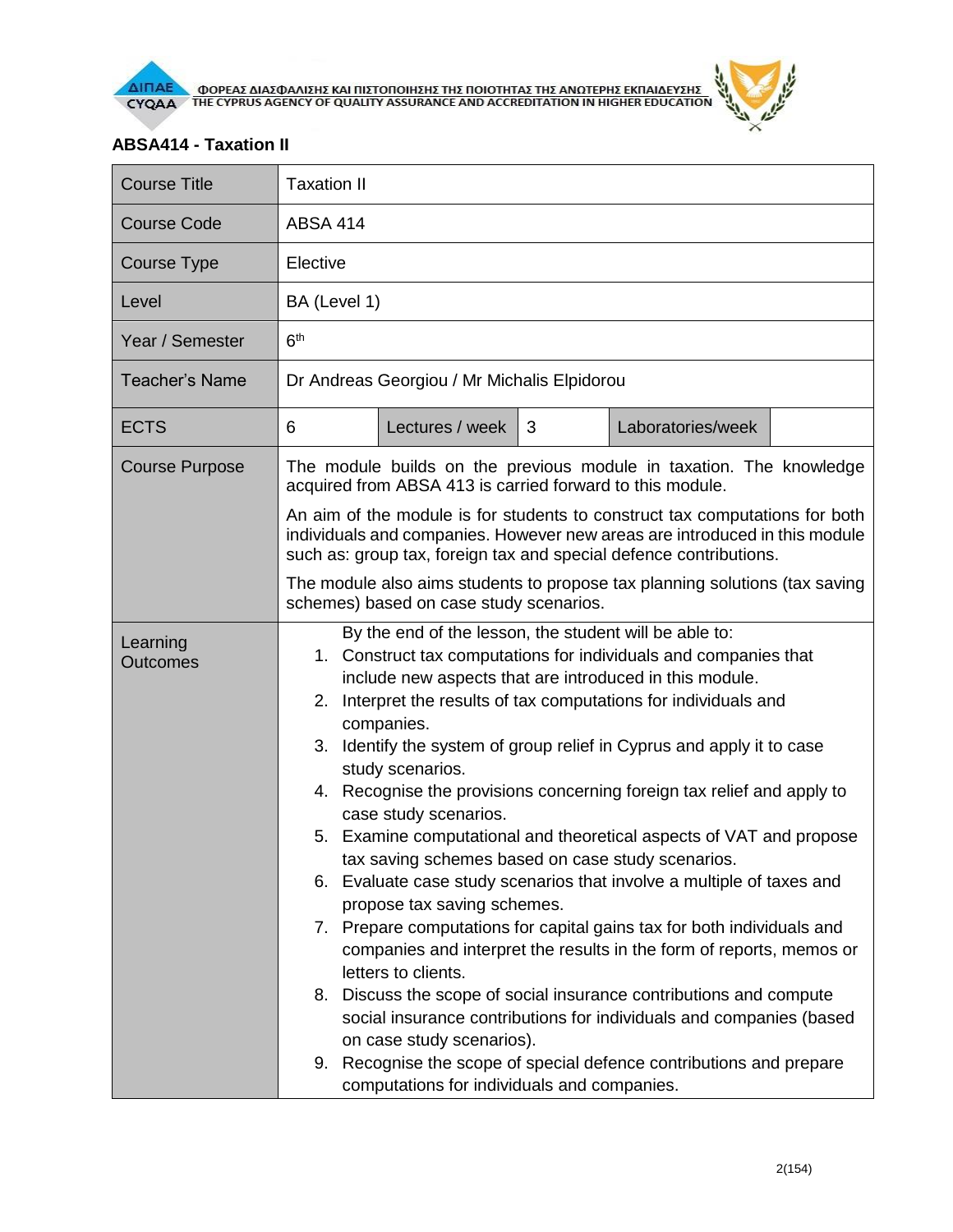



|                       | 10. Apply the penalties and interest due concerning the administration of<br>tax giving advice to clients in the form of letters, memos or reports.<br>11. Apply communication skills in the form of: reports, memos, letters<br>and presentations. |                                                                                                                                                                                                                                                                                                                                                                                                                                                                                                                                                                                                                                                                                                                                                                                                                                                                                                                                                                                                                        |       |  |
|-----------------------|-----------------------------------------------------------------------------------------------------------------------------------------------------------------------------------------------------------------------------------------------------|------------------------------------------------------------------------------------------------------------------------------------------------------------------------------------------------------------------------------------------------------------------------------------------------------------------------------------------------------------------------------------------------------------------------------------------------------------------------------------------------------------------------------------------------------------------------------------------------------------------------------------------------------------------------------------------------------------------------------------------------------------------------------------------------------------------------------------------------------------------------------------------------------------------------------------------------------------------------------------------------------------------------|-------|--|
| Prerequisites         | ABSA 413.                                                                                                                                                                                                                                           | Corequisites                                                                                                                                                                                                                                                                                                                                                                                                                                                                                                                                                                                                                                                                                                                                                                                                                                                                                                                                                                                                           | None. |  |
| <b>Course Content</b> | clients.                                                                                                                                                                                                                                            | All areas covered in ABSA 413 are transferred to ABSA 414.<br><b>Capital gain tax - Prepare computations of the chargeable gains</b><br>of individuals and corporate taxpayers. Calculate capital gains<br>tax in group situations. Recognise and apply the various reliefs<br>available to the taxpayer in minimizing his liability to Capital<br>Gains Tax. Apply tax planning to capital gains tax. Solve<br>computations for capital gains tax for both individuals and<br>companies concerning gains/losses for disposals of shares and<br>other non-immoveable property assets. Apply the use of<br>exemptions, deductions and reliefs (such as roll-over relief) in<br>deferring and minimising capital gains tax liabilities. Apply the<br>background of tax law concerning capital gains tax for both<br>companies and individuals to tax planning. Prepare computations<br>for capital gains tax for both individuals and companies and<br>interpret the results in the form of reports, memos or letters to |       |  |
|                       | employers.                                                                                                                                                                                                                                          | Social Insurance- Explain the scope of social insurance<br>contributions. Prepare computations concerning employees and<br><b>Income tax - Prepare computations involving employed and</b><br>self-employed individuals. Discuss how tax planning can<br>minimise the income tax liability. Examine tax-planning<br>opportunities concerning rental income. Apply the tax law<br>concerning employment income and benefits in kind and identify<br>methods of saving tax incorporating social insurance<br>contributions for self-employed individuals. Apply tax planning to<br>solve case study scenarios concerning the personal tax<br>computations of employees. Identify the effect of social<br>insurance contributions on the income tax computations of<br>employed individuals. Construct income tax computations for<br>husband and wife scenarios (or individuals) with emphasis on tax<br>planning issues.                                                                                                |       |  |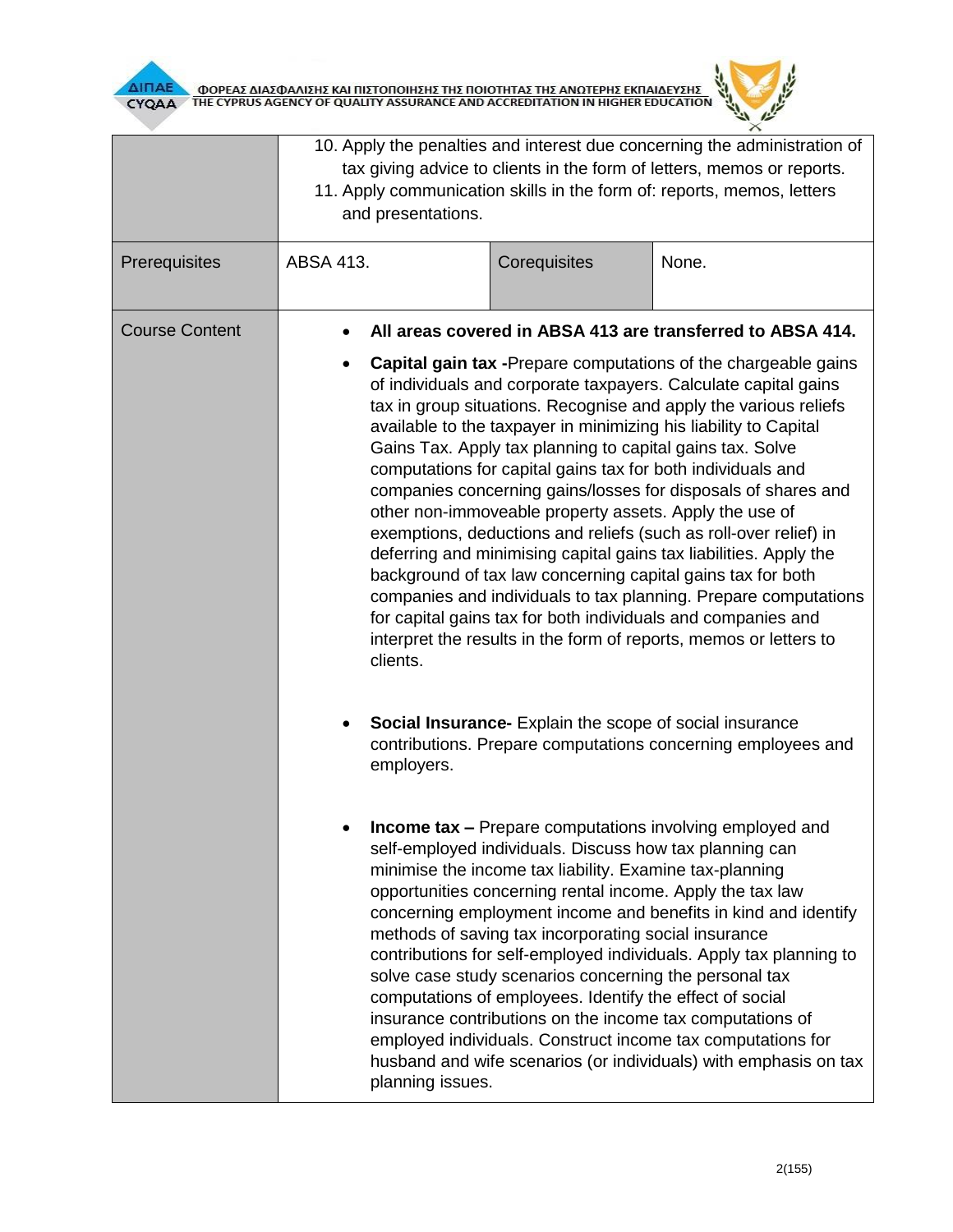

- **Business tax –** Calculate the taxable profit and tax assessments thereon. Apply tax planning to business tax. Analyse the tax law concerning what is allowed and what is disallowed for business tax purposes. Apply the tax law concerning what is allowed and what is disallowed for business tax purposes and develop taxplanning schemes for the minimisation of tax for self-employed individuals. Analyse the law concerning loss relief and apply to case study scenarios. Recognise the provisions of foreign tax relief (double tax relief) and its application to income tax computations. Evaluate how foreign businesses can effect the income tax computation.
- **Corporation tax –** Examine advanced computational aspects including the treatment of corporation tax losses including group tax losses. Examine the format of corporation tax loss and group relief computations. Apply the knowledge to min-case studies involving both single companies and group companies. Recognise the comprehensive calculation of corporation tax (its liability and amount due). Solve case study scenarios concerning tax planning concerning all aspects of corporation tax. Apply the use of exemptions and reliefs in deferring and minimising corporation tax liabilities: interpret the results and present them in letter or report formats. Recognise how foreign operations by resident companies can affect the corporation tax computation.
- **Group tax -**Identify the structure of the group tax system in Cyprus and compare it to the UK. Examine the effect of a group structure for corporation tax purposes. Recognise group loss provisions and apply to computations (the application of group loss relief to corporation tax computations individual companies in a group structure). Examine schemes that minimise tax liabilities for groups.
- **Special Defence Contributions –** Recognise the scope of special defence contributions (SDC). Carry out computations of SDC for individuals and companies for: interest income; dividend income and rent income. Recognise deemed distribution provisions for the profits of companies and apply SDC computations therein for companies. Recognise the scope of the social cohesion fund contributions and apply to computations.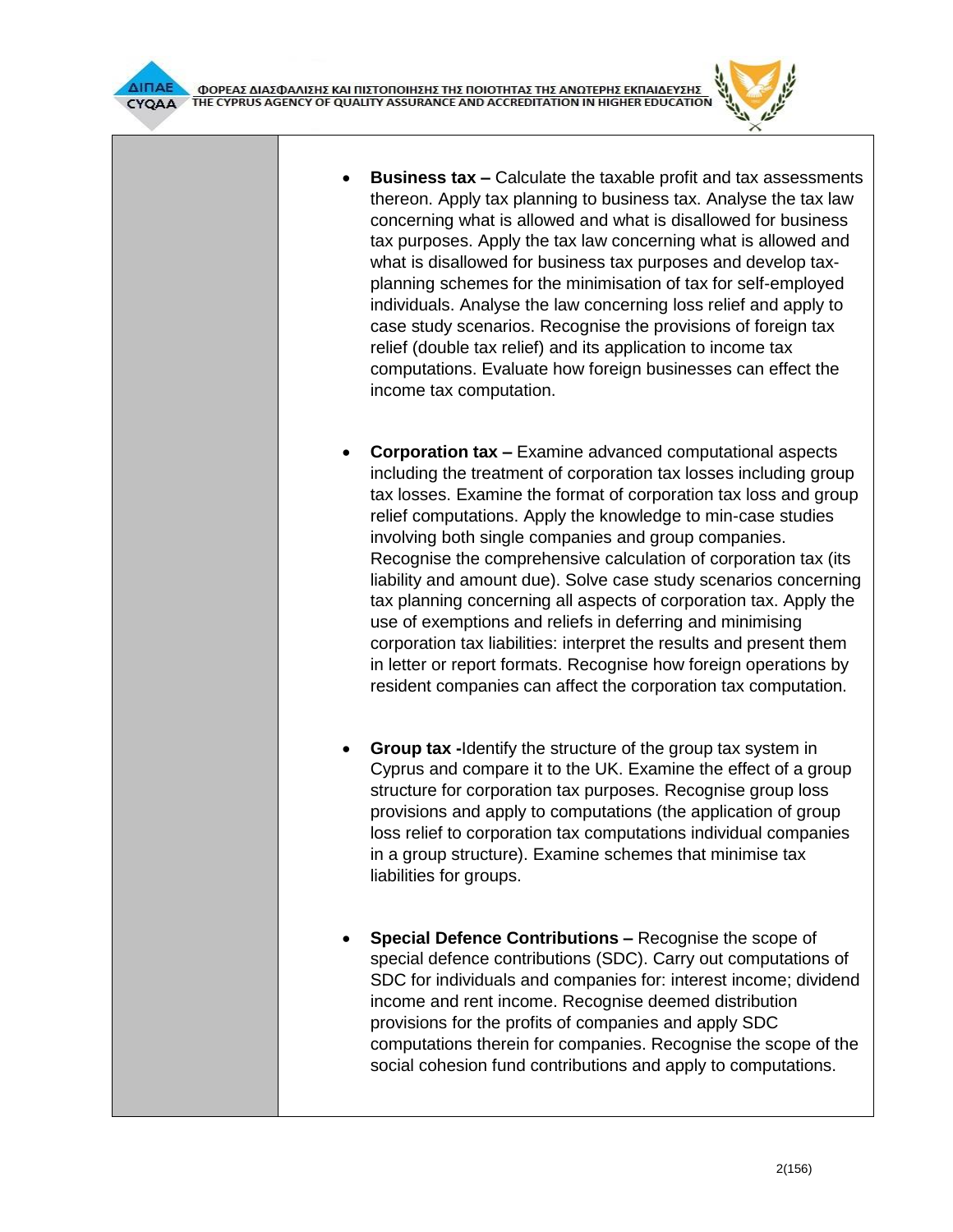